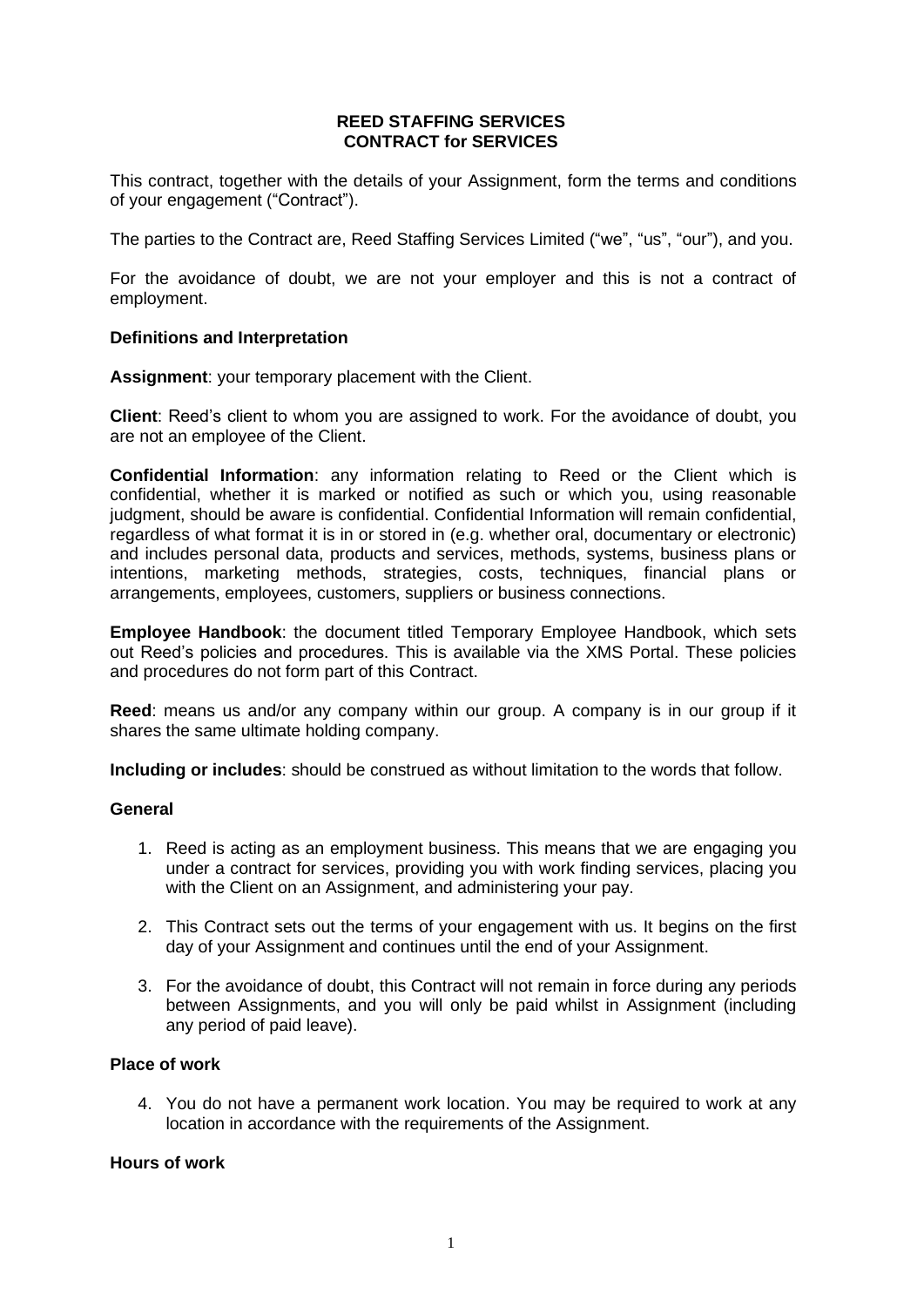5. The likely duration and hours of work for the Assignment will be as notified to you before the commencement of the Assignment.

### **Pay**

- 6. You will be entitled to be paid the hourly rate for work done on Assignment. The hourly rate will be as set out in the assignment details provided to you prior to the commencement of the Assignment. The minimum hourly rate we reasonably expect to achieve is the national minimum wage (as may be amended from time to time). We will deduct appropriate income tax and national insurance contributions, as well as sums in respect of pension contributions (if appropriate) together with any other sums required by law to be deducted (including any court orders) or which you have agreed should be deducted.
- 7. You will be paid in respect of hours worked on Assignment which have been verified by the Client. It is your responsibility to keep a record of the hours you have worked, obtain the Client's verification of such hours, and submit these to us for processing in order to be paid on time.
- 8. We will pay you for work you have done on Assignment regardless of whether the Client has paid us in respect of such work. You will be paid weekly in arrears, following verification of the hours worked or at such other intervals, as notified to you prior to the commencement of the Assignment.
- 9. We will comply with our duties in accordance with Part 1 of the Pensions Act 2008. A contracting-out certificate is not in force in respect of this engagement.
- 10. You authorise us to deduct from your pay (which for this purpose includes payment in lieu of notice, bonus, holiday pay and sick pay) at any time all and any debt owed by you to Reed, including any loans or advances made to you by Reed, any payment made in error by Reed, or any overpayment of pension contributions, holiday pay or sick pay. In addition, you agree to repay Reed, promptly and in full, any debt owed by you to Reed.

## **Expenses**

11. You must ensure any expenses which you intend to claim are agreed with us or the Client in advance. Expense claims must be accompanied by appropriate receipts and submitted in a timely manner.

## **Your Obligations**

- 12. You confirm that all information given to Reed as to your identity, entitlement to work in the United Kingdom, experience, training, qualifications, and authorisations is true and complete. You must notify us immediately if you cease to be eligible to work in the UK.
- 13. Where Reed is required to carry out a criminal record check, you agree to register with the relevant service and give Reed permission to access your record.
- 14. You must notify us if you have previously worked for the Client.
- 15. You must inform us immediately if you become aware of any circumstances which may make working in your Assignment detrimental to your interests or the interests of Reed and/or the Client.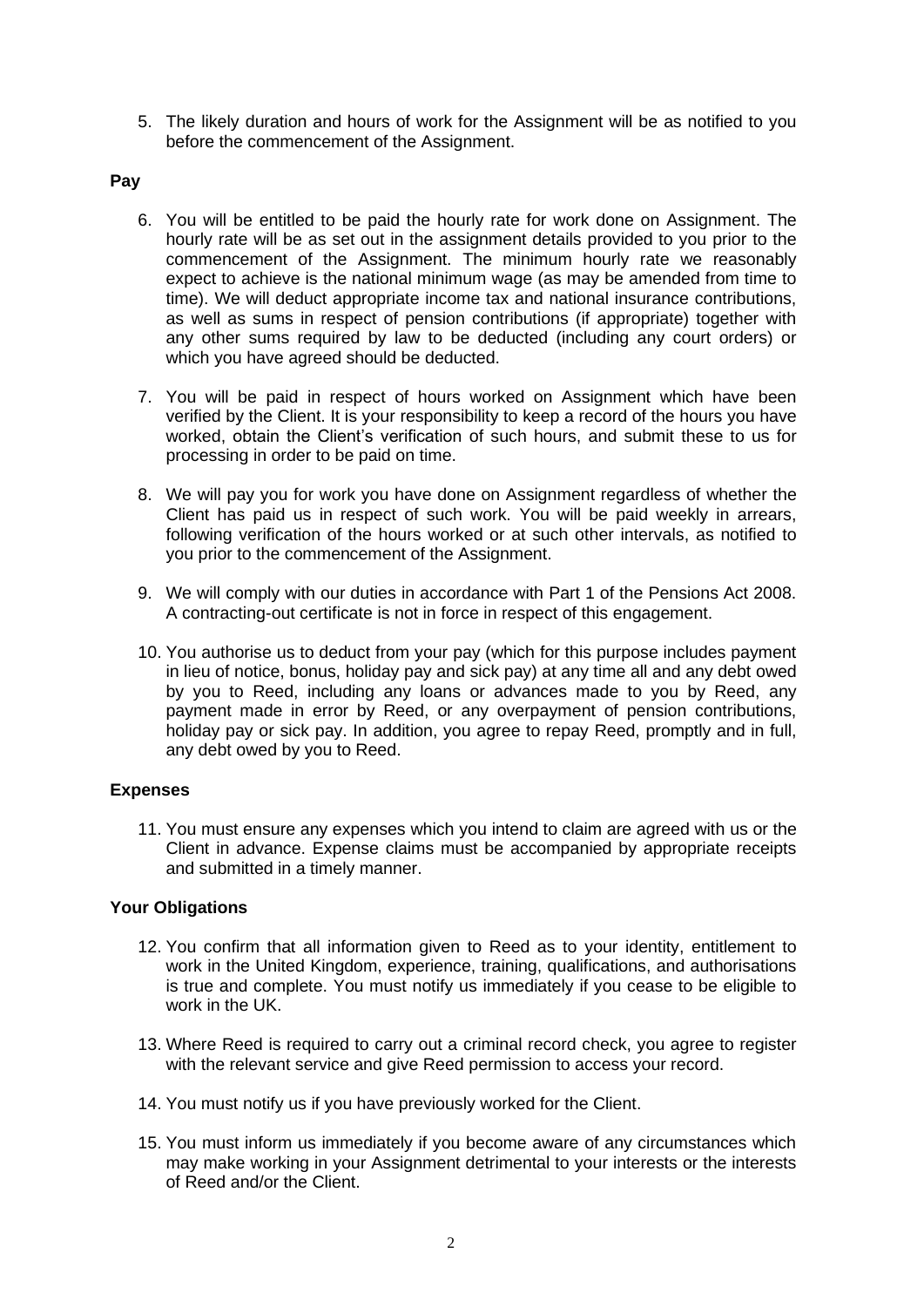16. You must comply with all applicable Reed policies and procedures as set out in the Employee Handbook. You are not an employee, therefore the sections of the Employee Handbook which apply specifically to employees (as opposed to workers) do not apply to you: these are set out in Annex A.

17. During your Assignment, you undertake:

- (a) not to engage in any conduct detrimental to the interests of Reed and/or the Client;
- (b) to be present during the times or for the total number of hours each day and/or week, as set out in the details of the Assignment;
- (c) to take all reasonable steps to safeguard your own health and safety and the health and safety of others who may be affected by your actions;
- (d) to comply with any policies, procedures, rules, or obligations implemented by Reed and the Client;
- (e) to comply with all lawful and reasonable instructions and requests, within the scope of your Assignment, by Reed and the Client;
- (f) to perform all work under the Assignment using all reasonable skill and care; and
- (g) to act in a professional manner, to dress appropriately, to wear or produce any form of ID required, and to observe all applicable laws and regulations.

### **Holidays and Working Time**

- 18. You are entitled to statutory paid annual leave. You have no other entitlement to payment for holidays (including bank/public holidays) or for other absences, other than any statutory entitlements.
- 19. Your leave year will begin on 1st January.
- 20. You will be informed on your payslip of the number of hours of paid leave which you have accrued, and the rate at which this will be paid. You may only take paid annual leave at such time and for such duration as you have accrued. You must repay on demand any payment made by us for annual leave which is more than that which you have accrued. You agree that we may deduct any such overpayment from any sum owed to you at any time.
- 21. You may apply to take unpaid leave subject to prior written agreement by us.
- 22. You are not permitted to carry forward any accrued leave from one leave year to another. A payment in lieu of any accrued annual leave will be made when this Contract is ended.
- 23. You are required to give a minimum of two weeks' notice to take paid annual leave. We reserve the right to refuse permission for you to take annual leave.
- 24. It is your responsibility to notify us of hours worked other than for us if you exceed or are likely to exceed a maximum of:
	- (a) 48 hours working time per week, and/or
	- (b) eight hours working time between the hours of 10.00 pm and 7.00 am.

## **Confidential information**

25. You acknowledge that you will have access to Confidential Information during this engagement and your Assignment. You undertake to keep all such Confidential Information in the strictest confidence and not to disclose such information to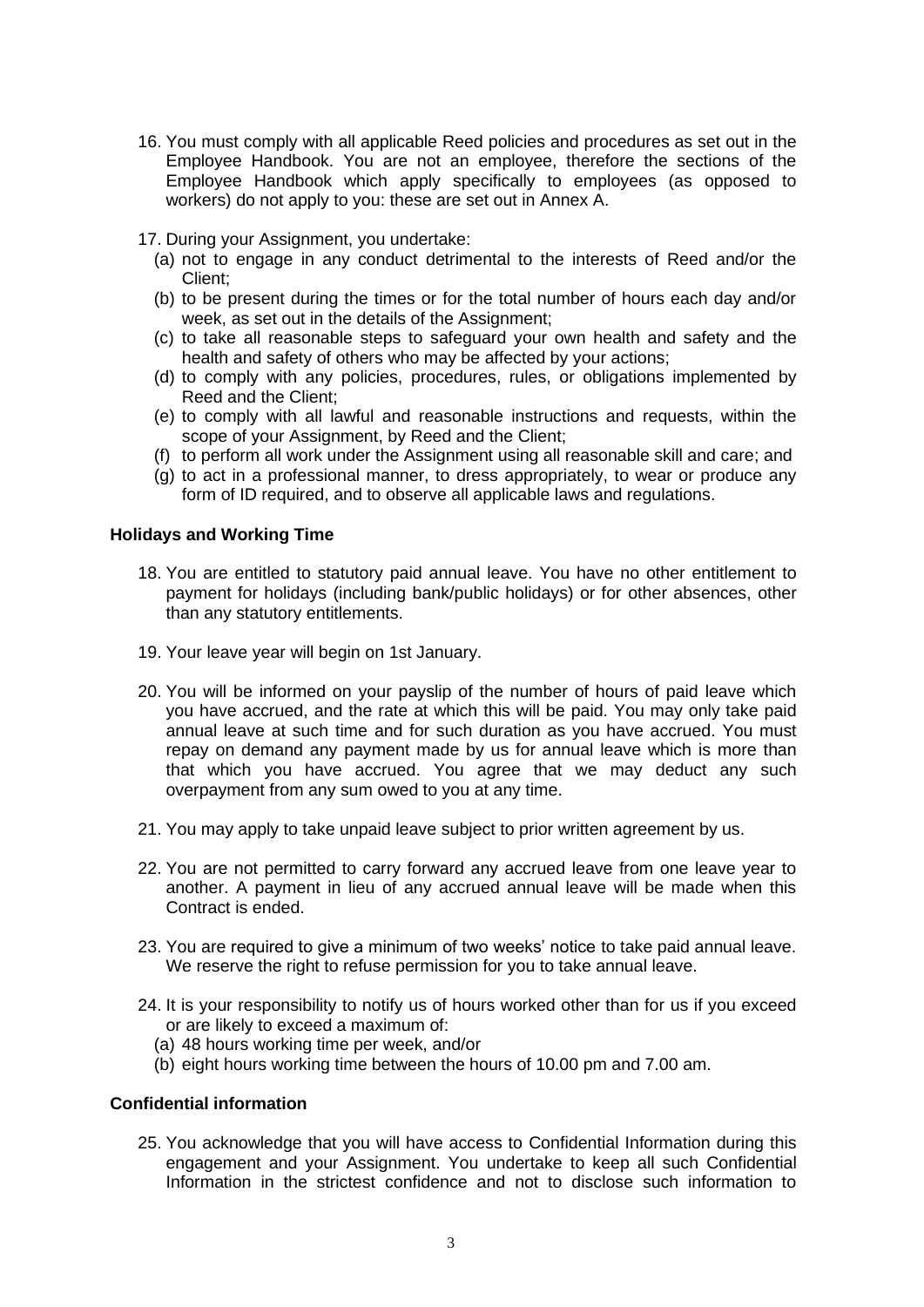anyone (unless it is in the proper performance of an Assignment or with the prior written consent of Reed or the Client) during or after the end of this Contract.

26. You may be required to sign a confidentiality undertaking by Reed and/or the Client. You acknowledge that failure to do so may result in withdrawal from or termination of the Assignment.

### **Data Protection**

- 27. Reed will collect and process your personal data in accordance with its Privacy Notice.
- 28. You must comply with the Client's data protection policy when handling personal data in the course of your Assignment. Failure to comply with such policy may result in termination of the Assignment.

#### **Intellectual Property**

29. You accept that any intellectual property right created or developed in connection with work done on your Assignment will belong to Reed or the Client, as appropriate. You agree (i) that all such intellectual property rights will be assigned automatically to Reed or the Client, as appropriate; (ii) not to assert, exercise or claim any such intellectual property rights (including, without limitation, moral rights); (iii) to hand over to Reed or the Client all documents and other materials created or developed whilst on Assignment; and (iv) if requested, to execute an intellectual property assignment agreement in favour of Reed or the Client and do such other things as may be necessary to vest such intellectual property rights in Reed or the Client.

### **Sickness Absence**

30. If you are unable to work due to sickness or injury, you should refer to the provisions regarding sickness absence set out in the Employee Handbook.

### **Termination**

- 31. You acknowledge that your Assignment may be ended at any time and without reasons being given.
- 32. You must give not less than one week's notice to terminate this Contract.
- 33. Whether notice of termination is served by you or us, we may, in our sole and absolute discretion, make a payment in lieu of notice.
- 34. We will be entitled to dismiss you at any time without notice if you commit a serious breach of your obligations or duties whilst on Assignment, or cease to be eligible to work in the United Kingdom.
- 35. On termination of your engagement (or on demand), you must:
	- (a) immediately return all property belonging to Reed and/or any Client;
	- (b) irretrievably delete or destroy any Confidential Information; and
	- (c) provide a signed statement that you have complied fully with the obligations under this paragraph together with such reasonable evidence of compliance as we may request.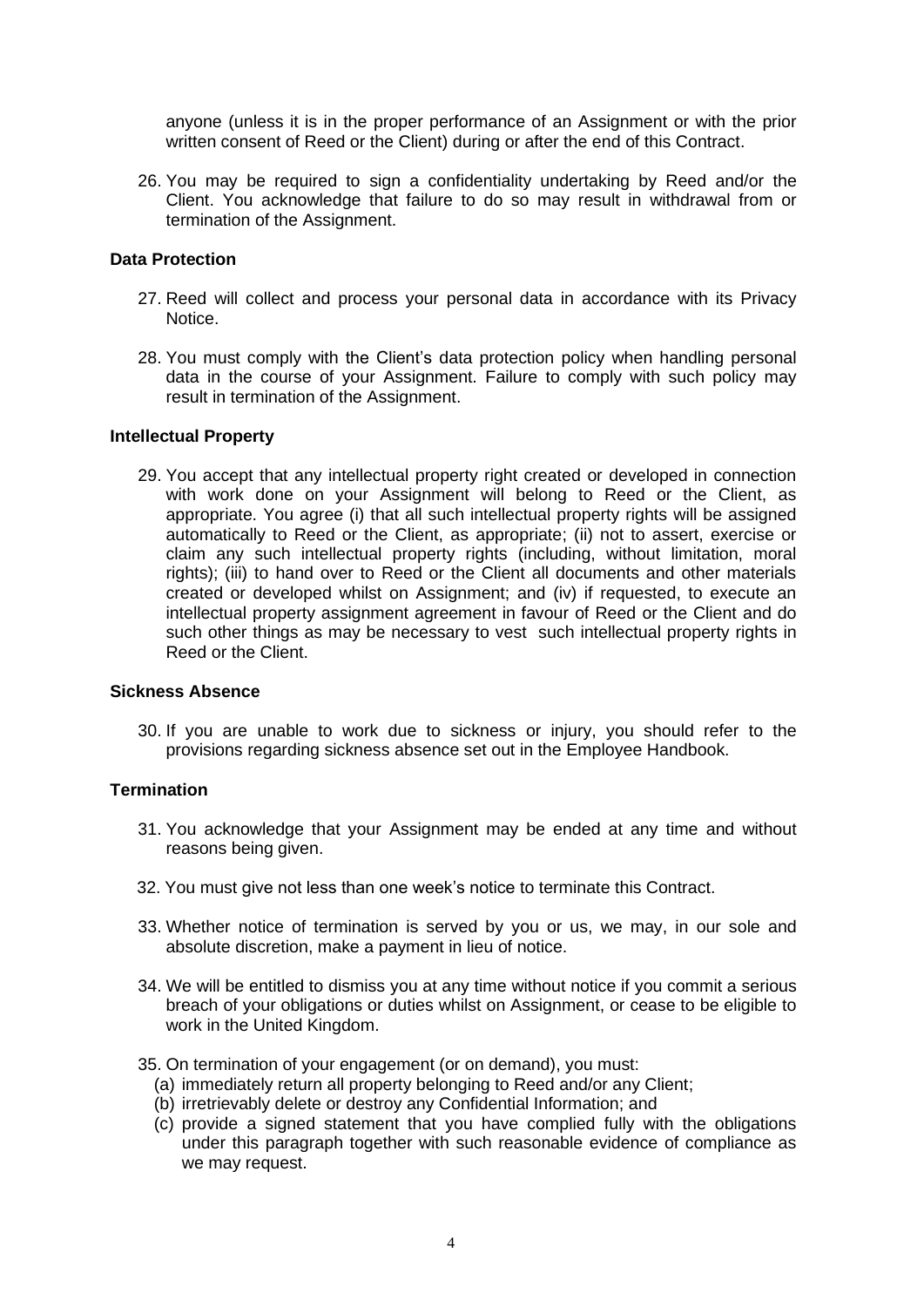#### **Changes to Terms of Engagement**

36. Reed reserves the right to make reasonable changes to these terms of engagement at any time.

### **Governing Law and Jurisdiction**

- 37. This Contract is governed by and interpreted in accordance with English law.
- 38. The parties agree that the courts and tribunals of England and Wales will have exclusive jurisdiction to settle any dispute or claim arising out of or in connection with this Contract or its subject matter or formation (including non-contractual disputes or claims).

Reed Staffing Services Limited, company number 5247149 Registered office: Academy Court, 94 Chancery Lane, London WC2A 1DT